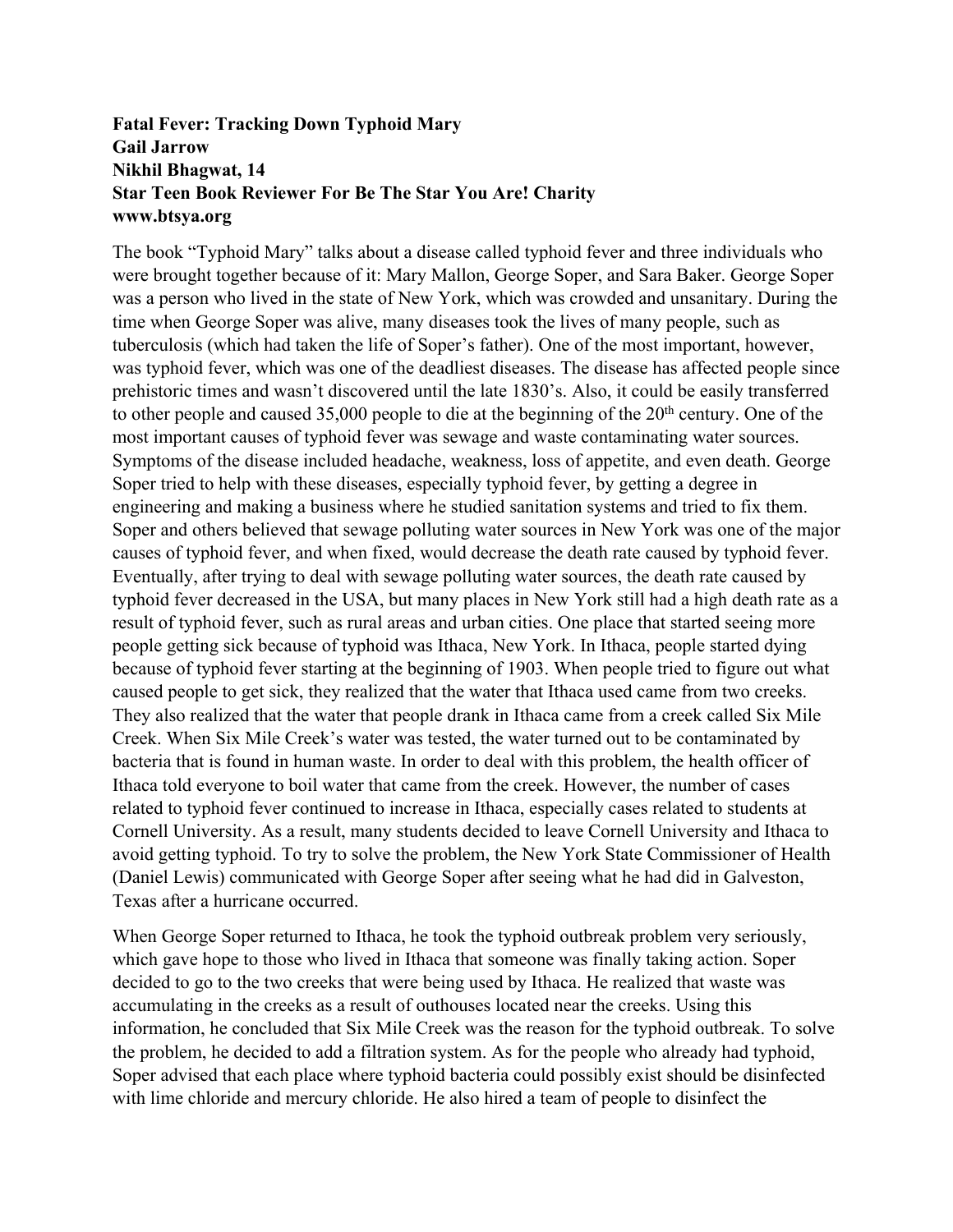outhouses in Ithaca. Drinking water was also taken from private wells in Ithaca, and these wells were also tested to make sure that they didn't have any typhoid bacteria. Finally, Soper made sure that the bathrooms and plumbing of Cornell University was checked. In order to pay for all of this, the total costs for Soper's services for six months was \$2,300, and the total cost for helping the city was over \$100,000. This cost was affordable for most people, but it wasn't for those who were affected by typhoid. However, a wealthy industrialist named Andrew Carnegie helped with these costs for many people. After the costs were dealt with, Soper, hearing about how many people's hearts had been broken due to the epidemic, decided to prevent the same problem from happening in other towns and cities. Soper was later contacted about how some members of a family had contracted typhoid while on vacation at Oyster Bay. However, he was also told that no one had ever contracted typhoid before while on vacation at Oyster Bay. After asking some questions to the Warren Family, Soper realized that these cases of typhoid didn't have to do with water sources or food, but they had to do with their cook during the vacation, Mary Mallon. After looking at Mary Mallon's employment history and whether or not the people she worked her contracted typhoid, Soper realized that in most of the households that she worked for, at least one person contracted typhoid. Soper also realized that Mallon never actually fell ill with the typhoid. This information showed that Mallon was a case of a healthy typhoid carrier (the first case, in fact). However, to the community, if she was a healthy typhoid carrier, then she was considered to be dangerous to others. In order to figure out that this was true, however, he would have to test Mallon for the typhoid bacteria. However, Mallon wasn't willing to let him test her, as she was angry when Soper requested if he could test her for typhoid bacteria. He continued to try to convince her to be tested for typhoid bacteria, but she still refused. Soper decided to ask Hermann Biggs what to do about this problem. He decided to assign the job of getting body specimens from Mallon to test for typhoid bacteria to Dr. Walter Bensel. Dr. Bensel decided that Mallon would more likely cooperate with a female inspector, so Bensel decided to assign Dr. S. Josephine Baker to that job. Sara Baker had graduated from a medical school in Manhattan and took an internship in Boston before working as a medical inspector. However, even when she asked Mallon if she could test Mallon for typhoid bacteria, Mallon still said no. Baker tried again the next day, this time with police officers, but Mallon knew that she was coming and escaped. Baker and the policemen tried to look for Mallon, but she was long gone. However, after Baker came back to Mallon's house, Baker and the policemen managed to find Mallon and catch her successfully. Mallon was then sent to Willard Park Hospital, where she was tested by Dr. William Park. After testing her, Park realized that Mallon's blood sample had antibodies against typhoid bacteria and her feces sample had typhoid bacteria. However, when she was tested to see if she had symptoms of typhoid fever, the results showed that she did not have any symptoms of typhoid fever. However, the typhoid bacteria must have entered her body in the past because she had typhoid fever before. Therefore, it was confirmed that Mary Mallon was the first ever healthy typhoid carrier in the United States.

However, the more important problem was how they would prevent Mallon from infecting anyone else. One possible method was by removing the gallbladder, but Mallon did not approve that method. In fact, Mallon was angry about what the doctors had told her about how she had the typhoid bacteria in her, because she knew she had never had typhoid fever before. Because she was a carrier for the typhoid bacteria, she was held prisoner at the hospital. George Soper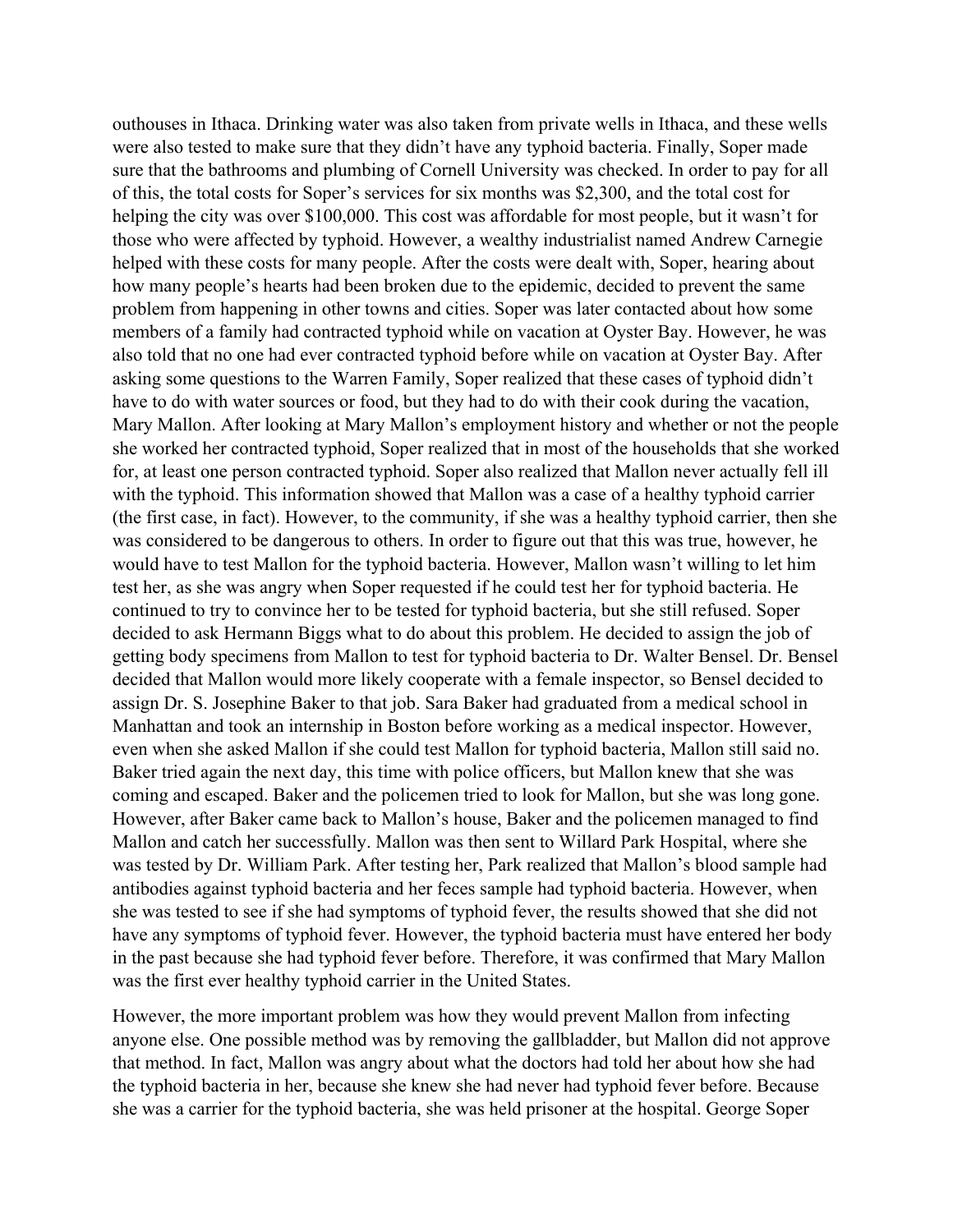came a few days later to the hospital to ask Mallon questions relating to her having typhoid in the past so that he could use the information to write a book about typhoid carriers, but Mallon was so mad at him that she refused to listen. Mallon's feces continued to be tested, and each time, the typhoid bacteria was still present. Although a hospital in New York had never put someone under custody, it was allowed by the New York State Legislature since it was an action to protect the health of the city. Mallon was later transferred to a hospital in North Brother Island. She was given many drugs that would hopefully get rid of the typhoid bacteria in her, but nothing worked. Mary continued to stay isolated on the island for two more years. She was also referred to as "Typhoid Mary" and the most dangerous woman in America in the newspaper. However, an attorney by the name of George Francis O'Neill tried to help her by arguing that the reports relating to Mallon from Ferguson Laboratories showed that Mallon was not dangerous because she did not have any typhoid colonies in her. Unfortunately, this didn't work since the justice agreed that it was important that the Typhoid fever would not be spread to other people. That meant Mallon would continue to stay quarantined in North Brother Island. Another person named Reuben Gray tried to help Mallon by giving her a home, but when he asked Health Commissioner Thomas Darlington, he did not accept because of Gray's town's disapproval towards Gray's offer. After these events, Mary Mallon's anger increased. However, many people argued that Mallon was only one of many healthy typhoid carriers in the city, and to isolate everyone that was a carrier was unfair. They believed that instead of isolating carriers, the activities that they do should be limited. As a result, Mallon was finally brought back to the city after promising that she would not work as a cook. However, now she had to find a new job (since her previous job was cooking and handling food), but no one would hire her because of all the events in the past. To deal with this, George O'Neill decided to sue the Department of Health of New York and several people responsible for Mallon's problems, such as George Soper and Park. However, a year later, the case was canceled. Meanwhile, more things were being done to prevent more people from contracting typhoid, such as better sewer systems and even the creation of a vaccine. A vaccine for typhoid was being worked on since 1896. The vaccine for typhoid was finished in 1909, and when it was given, it turned out to be effective against typhoid. However, at the same time, a typhoid outbreak had occurred at a hospital. The person that was responsible for the people sick at the hospital was, once again, Mary Mallon, as she had been cooking at the hospital. Because she broke her promise of not spreading the typhoid bacteria by cooking and could no longer be trusted, she was forced to live in North Brother island for the rest of her life. She continued to live there until November 11, 1938, when she died. Her nickname, Typhoid Mary, however, remained famous. After realizing how much danger Mary Mallon had caused, the health department continued to watch those who were considered to be typhoid bacteria carriers. Typhoid fever continued to cause death, but they had dropped a lot ever since the beginning of the  $20<sup>th</sup>$  century. After the typhoid problem had been solved, Soper continued to work as a sanitation engineer, and Baker continued to work as a medical inspector and established the Division of Child Hygiene in 1908. The amount of deaths caused by typhoid fever continued to decrease due to improved sewage disposal and water filtration. In addition, the typhoid vaccine that was first used in the 1900's has also improved. There are also many antibiotics that can cure typhoid fever. Although typhoid fever outbreaks still occur during the  $21<sup>st</sup>$  century, they occur a lot less than in the beginning of the  $20<sup>th</sup>$  century.